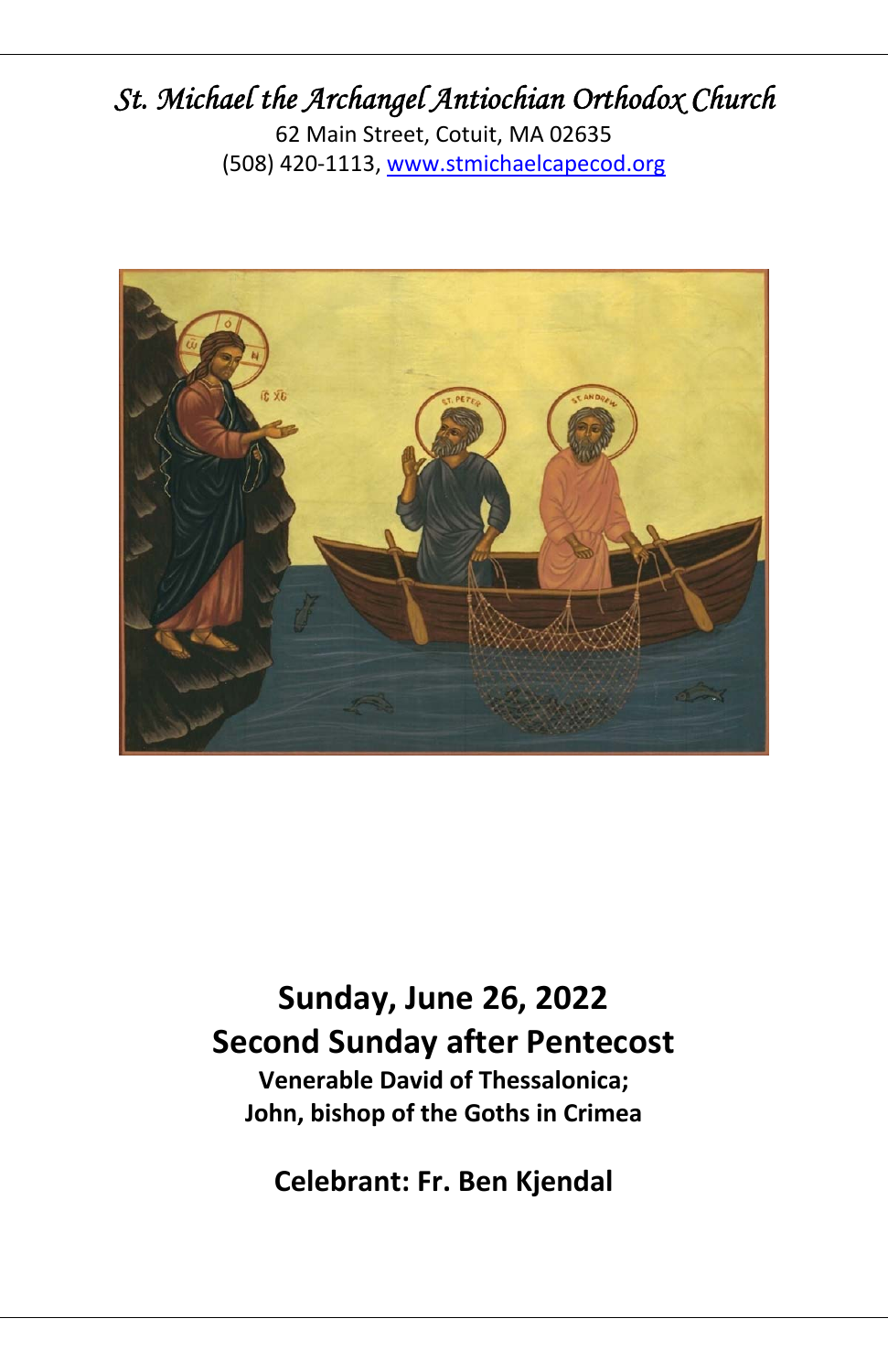#### **LITTLE ENTRANCE WEEKLY VARIABLES**

THE EISODIKON (ENTRANCE HYMN): Come, let us worship and fall down before Christ. Save us, O Son of God, Who art risen from the dead; who sing to Thee. Alleluia.

RESURRECTIONAL APOLYTIKION IN TONE ONE: While the stone was sealed by the Jews, and the soldiers were guarding Thy most pure body, Thou didst arise on the third day, O Savior, granting life to the world. For which cause the heavenly powers cried aloud unto Thee, O giver of life. Glory to Thy Resurrection O Christ, glory to Thy kingdom, glory to Thy providence, O Thou Who alone art the lover of mankind.

APOLYTIKION OF ST. MICHAEL THE ARCHANGEL: O ye foremost of the heavenly host, we beseech thee, though we are unworthy. Pray that we may be encompassed with the shadow of thy unearthly glory. Preserving us who kneel and cry endlessly. Deliver us from oppression since Ye are the princes of the highest power.

ORDINARY KONTAKION IN TONE TWO: O protection of Christians that cannot be put to shame, mediation unto the Creator most constant, O despise not the suppliant voices of those who have sinned; but be thou quick, O good one, to come unto our aid, who in faith cry unto thee: Hasten to intercession, and speed thou to make supplication, thou who dost ever protect, O Theotokos, them that honor thee.

#### TRISAGION PRAYER

*English* Holy God, Holy Mighty, Holy Immortal, have Mercy on us *Arabic* Qudoos El Laah, Quodoos El Qawi, Qudoos El Lathi La Yamoot, Urhamnah

*Greek* Agios O Theos, Agios Ischiros, Agios Athanatos, Eyleison Imas *Russian* Svyatij Bozhe, Svyatij Krepkij, Svatij Bessmertnij pomiluj nas

**The Mission of St Michael the Archangel Orthodox Church is to love and worship God, to grow closer to Him, and to proclaim and to spread the Good News of the salvation of Jesus Christ to our parishioners, our neighbors and people everywhere.**

**We worship and pray in English. We experience the beauty and joy of living the Holy Orthodox Christian faith – sharing love and fellowship, teaching and leading by example, growing together through service, education, stewardship and forgiveness.**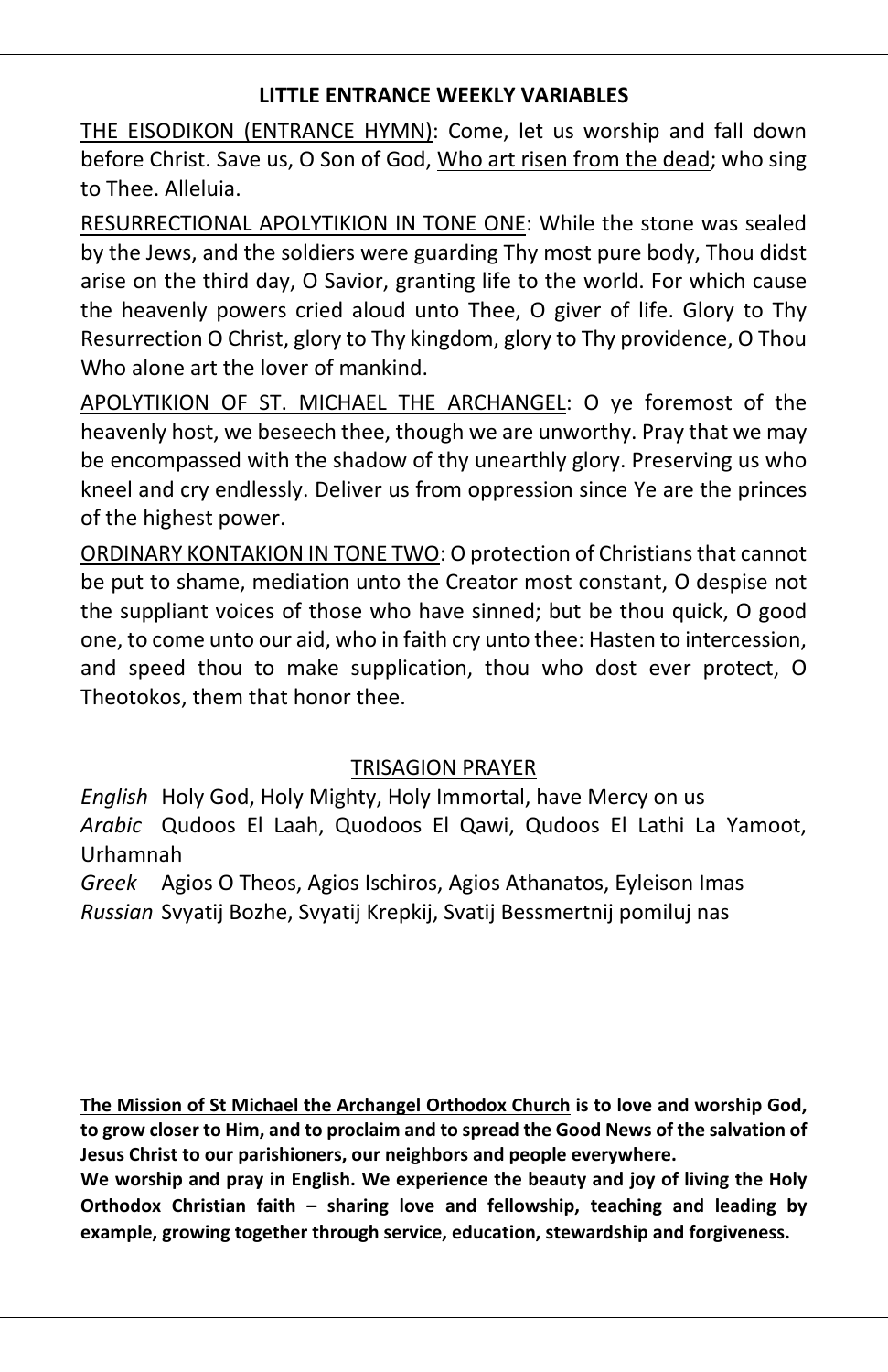**A NOTE REGARDING HOLY COMMUNION:** *Since we understand Communion to mean we have all things in common, sharing an identical Faith, only those who are members of the Orthodox Church and who have prepared themselves through prayer, fasting and confession may participate in Holy Communion. We invite all present to partake of the blessed bread distributed at the end of the service.*

*UNLESS YOU ARE INJURED OR UNABLE, PLEASE REMAIN STANDING DURING COMMUNION*

#### **SCHEDULE:**

- **Saturday, June 25** 
	- o 7:00 PM Vespers

#### ● **Sunday, June 26**

- o 8:30 AM Orthros
- o 9:30 AM Divine Liturgy
- **Saturday, July 2** 
	- o 7:00 PM Vespers

#### ● **Sunday, July 3**

- o 8:30 AM Orthros
- o 9:30 AM Divine Liturgy

#### **SERVICES ON JULY 8‐10 WILL BE HELD AT The Cape Codder Resort & Spa ‐ 1225 Iyannough Rd Suite #1, Hyannis**

- **Friday, July 8** 
	- o 5:00 PM Vespers

#### ● **Saturday, July 9**

- o 8:30 AM Hierarchical Divine Liturgy
- o 4:30 PM Vespers
- **Sunday, July 10** 
	- o 9:00 AM Orthros
	- o 10:00 AM Hierarchical Divine Liturgy

#### **\*\*\*In case of emergency, there are emergency numbers posted next to the telephones in the coat room and in the kitchen\*\*\***

PLEASE SEE ST MICHAEL HAPPENINGS FOR UPCOMING EVENTS & CHARITABLE NEEDS OVER THE COMING WEEKS. MAY GOD CONTINUE TO BLESS YOU! **\*\*\* DON'T FORGET NON‐PERISHABLE ITEMS FOR FOOD PANTRY \*\*\***

#### **PLEASE JOIN US FOR COFFEE HOUR**

#### *Our People are our Choir! We love to hear you sing with us! WELCOME! We are glad to have you worship with us today!*

Father Ben Kjendal is available to visit with you in your home for pastoral care, counseling and inquiries regarding Orthodoxy by appointment. His cell number is (978) 397‐3285.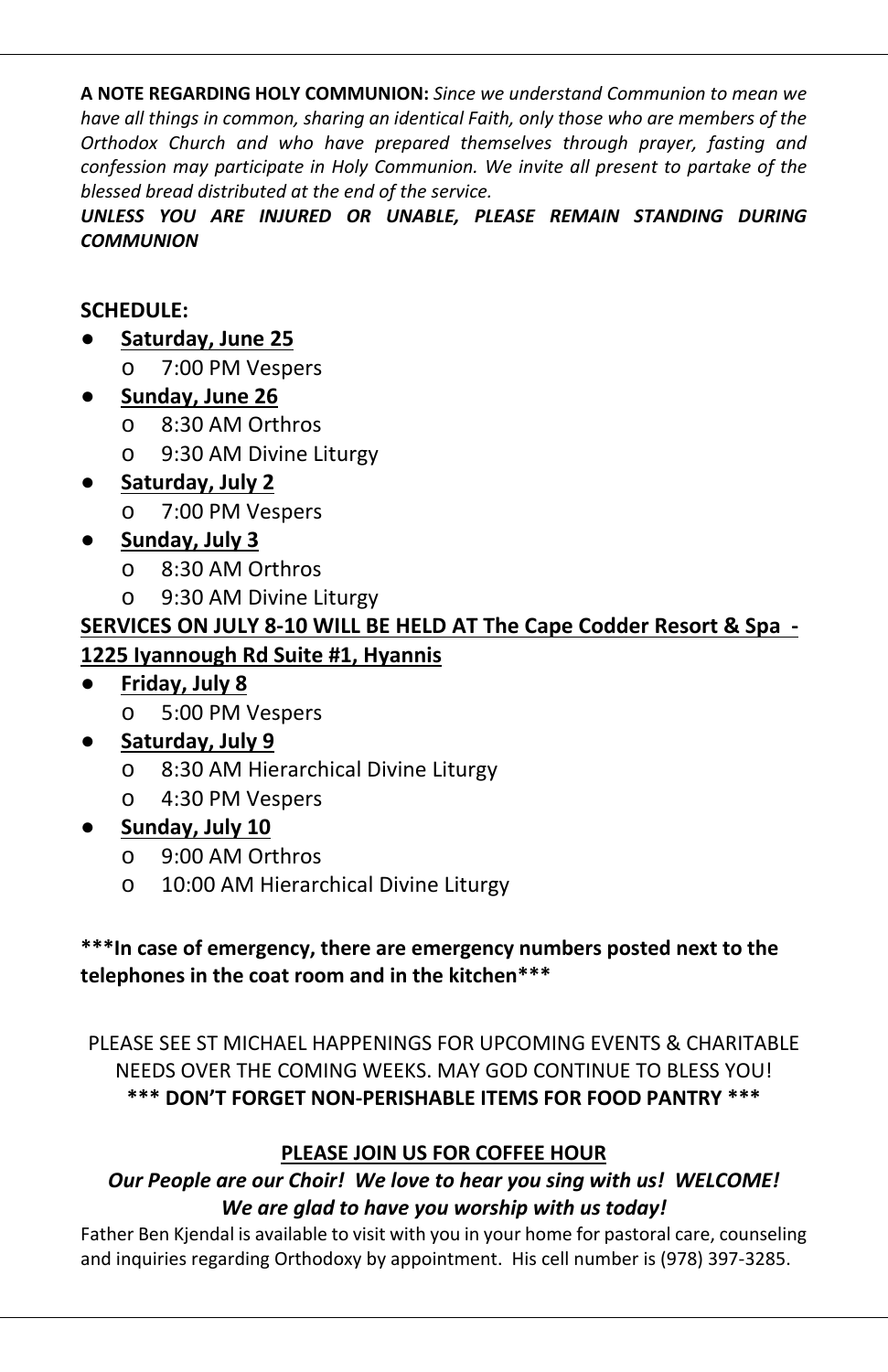#### THE EPISTLE

(For Second Sunday after Pentecost) *Let Thy mercy, O Lord, be upon us. Rejoice in the Lord, O ye righteous.* 

**Let Thy mercy, O Lord, be upon us. Rejoice in the Lord, O ye righteous.**  Brethren, glory and honor and peace to everyone who does good, to the Jew first, and also to the Greek; for there is no respect of persons with God. For as many as have sinned without the Law will also perish without the Law; and as many as have sinned under the Law will be judged by the Law (for it is not the hearers of the Law who are just before God but the doers of the Law are justified. For when the nations who do not have the Law do by nature the things contained in the Law, these then, in spite of not having the Law, are a law to themselves, in that they show the work of the Law written in their hearts, and their conscience also bears witness, and their conflicting thoughts accuse or perhaps excuse them) in the day when God judges the secrets of persons, according to my gospel, through Jesus Christ.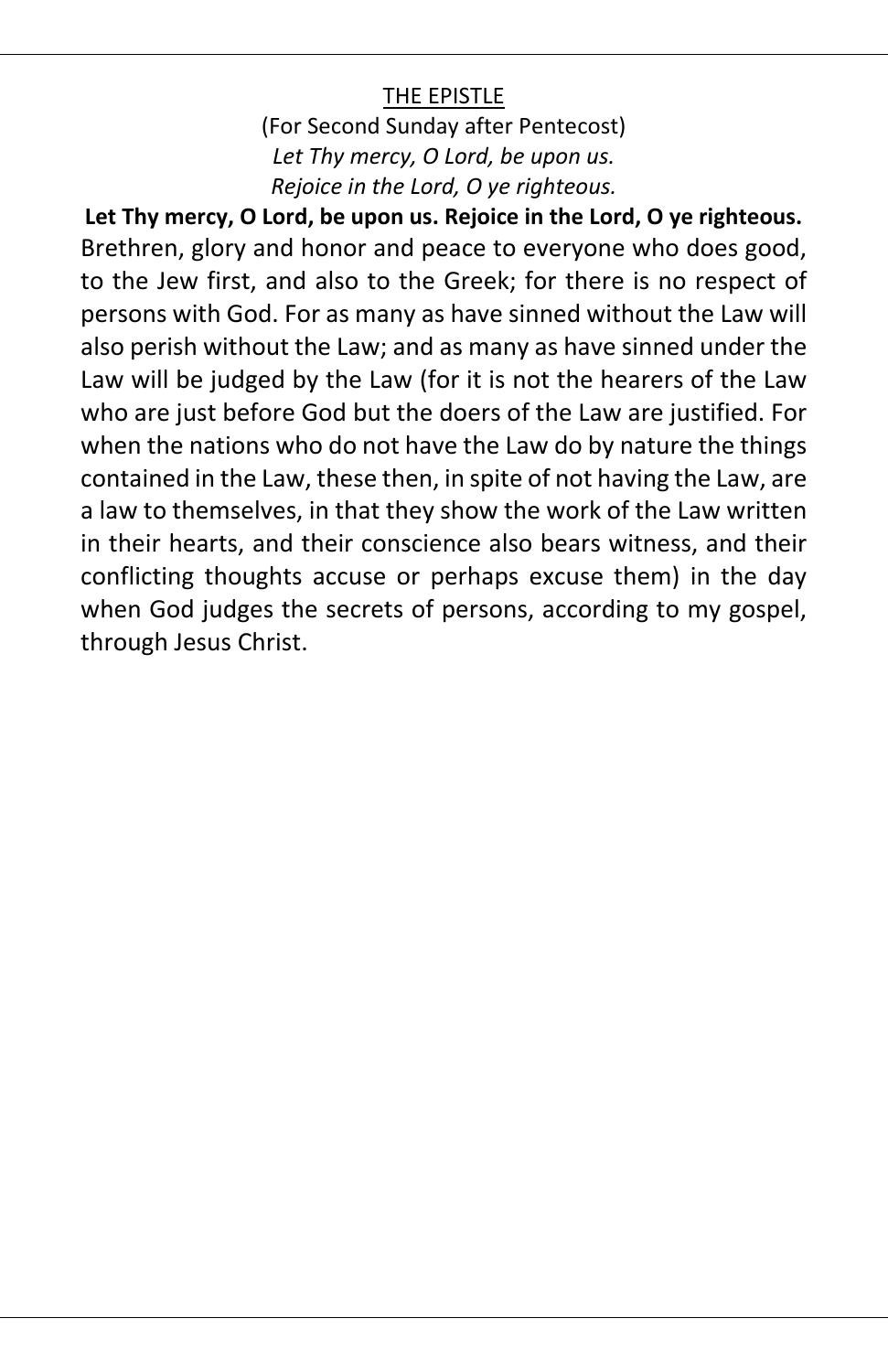### THE GOSPEL

(For Second Sunday of Matthew)

**The Reading from the Holy Gospel according to St. Matthew. (4:18‐23)**  At that time, as Jesus was walking by the Sea of Galilee, He saw two brothers, Simon who is called Peter and Andrew his brother, casting a net into the sea; for they were fishermen. And He said to them, "Follow Me, and I will make you fishers of men." Immediately they left their nets and followed Him. And going on from there He saw two other brothers, James the son of Zebedee and John his brother, in the boat with Zebedee their father, mending their nets, and He called them. Immediately they left the boat and their father, and followed Him. And He went about all Galilee, teaching in their synagogues and preaching the gospel of the Kingdom and healing every disease and every infirmity among the people.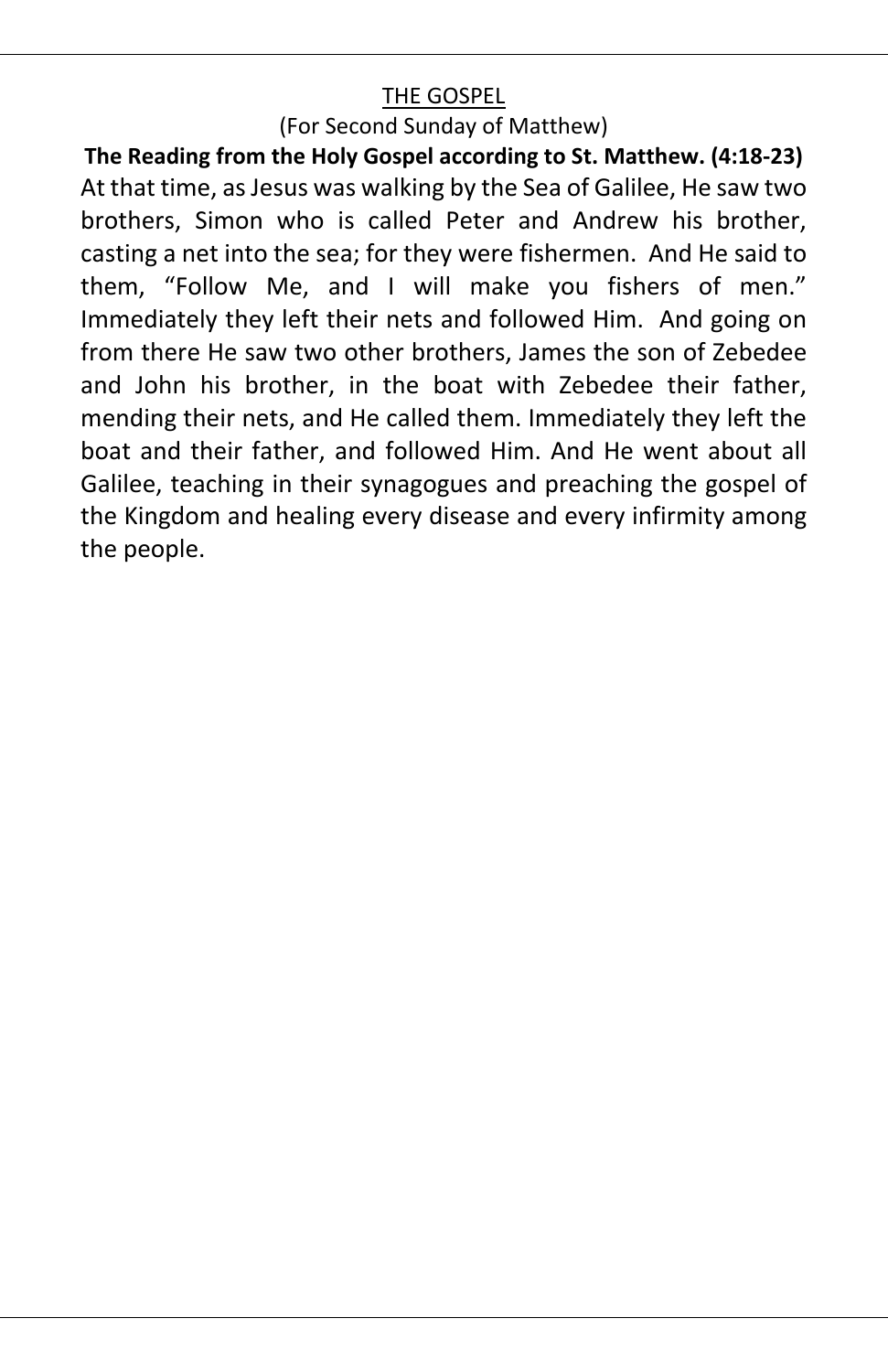

# **ST. MICHAEL HAPPENINGS WEEKLY BULLETIN CAN BE VIEWED ON OUR WEBSITE ALL FOR THE GLORY OF GOD AND HIS CHURCH**

## **International Food Festival** REMINDER!

The International Food Fair is scheduled for November 12th!

Next Meeting for Volunteers ‐ Sunday, August 21st Cooking begins for items to be frozen ‐ September 24th - we need everyone's help!!

## **St. Michael Parish Directory Update**

Dear Fellow Parishioners,

As you may know, Erika and Gonzalo Fernandez will be moving to Albuquerque, N.M. as Gonzalo's assignment at the Cape Cod Space Force Station comes to an end this summer/fall. Before they leave, Erika and Gonzalo have volunteered to update our St. Michael Parish Directory. They will be available after liturgy on Sunday, June 19, June 26 and July 3, to take your picture and gather your contact information for the directory update. Please seek them out after liturgy. Thanks Erika and Gonzalo!

## **Shredding Event**

We are planning a shredding event fundraiser in the Fall. Please contact Soraya or Joe Rahal to help. This will be an easy project with minimal work. We just need a few people to help gather Information. Thank you!!!

## **Diocese PLC: July 8‐10, 2022**

Are you ready for a beautiful summer weekend on Cape Cod with friends and family from across our Diocese? Join us July 8‐10 for the Diocese of Worcester Parish Life Conference at the Cape Codder Resort & Spa in Hyannis, MA for a weekend filled with worship, education, fellowship, and fun on Cape Cod!

The remaining room block will be released after that date and reservations will be at rack rate and if available.

Hotel Reservations: https://www.stmaryma.org/plc/hotel‐reservation

Conference Registration: https://www.antiochianevents.org/worcester

General Information: https://www.stmaryma.org/plc/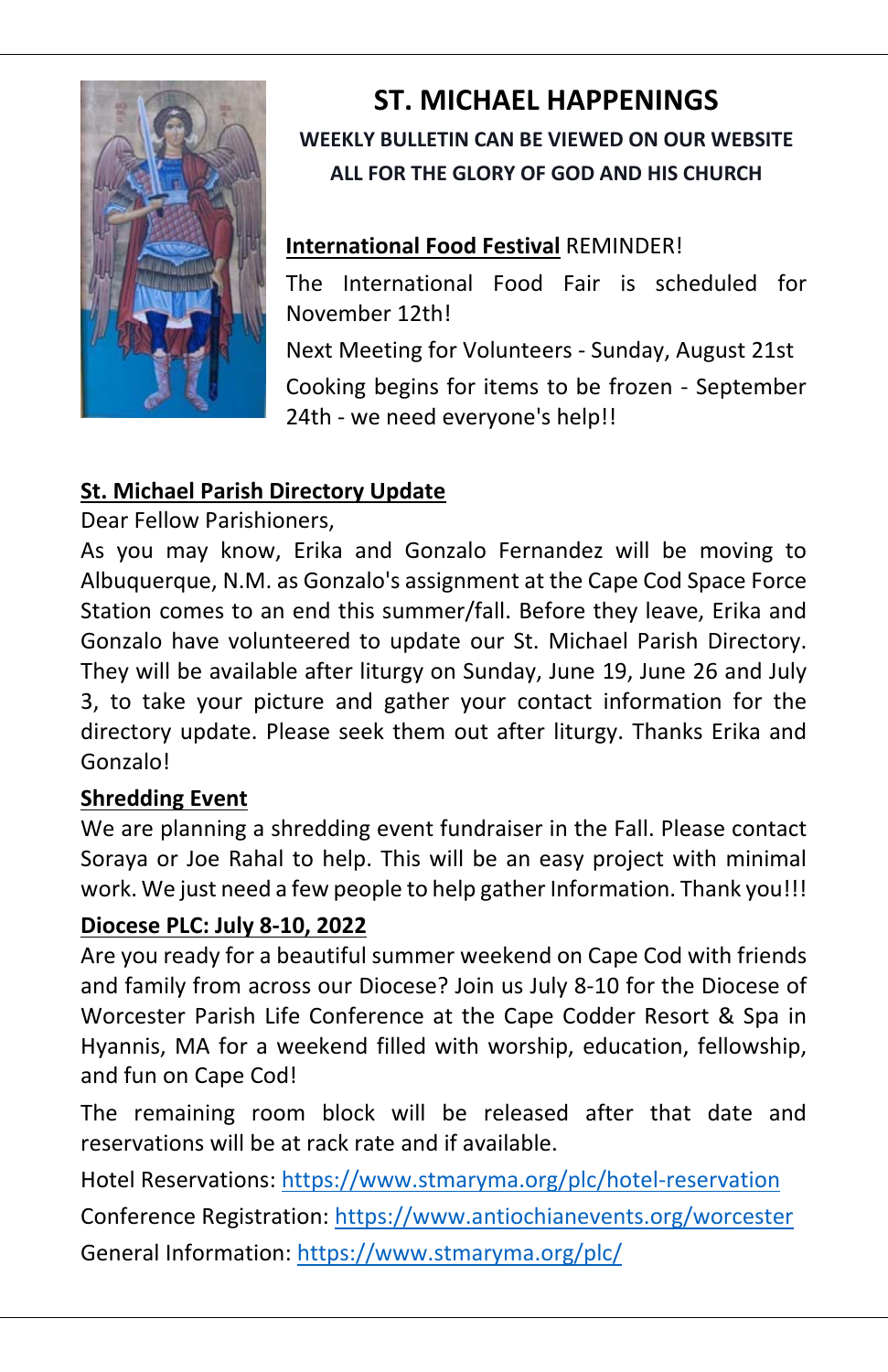# Diocese of Worcester & New England **Parish Life Conference**

July 8-10, 2022 | Hyannis, MA

Cape Codder Resort and Spa Hosted by St. Mary Church . Cambridge, MA

Join us for a weekend filled with worship, education, fellowship, and fun on Cape Cod!



"Where two or more are gathered in my name..." His Grace Bishop John will lead us in worship throughout the weekend. Vespers - Friday and Saturday evenings Hierarchical Liturgies - Saturday and Sunday

**WORSHIP** 

 $\begin{minipage}[c]{0.9\linewidth} \textit{Keynote: \textbf{``Because ``Becoming Children of the Kingdom''} \\ \textit{Rev. Dr. Bogdan Bucur, Ph.D.} \\ \textit{St. Vladimir's Orthodox Theological Seminary and other opportunities for learning!} \end{minipage}$ 





Fun Activities for the Whole Family All Weekend! Friday: Local Excursions & Ice Cream Social Friday Night: New England Lobster Clambake<br>Saturday: Beach Outings for Teens & Young Adults<br>Sat. Night: Hafli w/ Mitchell Kaltsunas & Ensemble

Register Today!

Learn more and register at www.worcesterplc.org



Children's Program Family Ice Cream Social Children's Workshop Waterpark and Indoor Pool Saturday Dinner and Movie



**Creative Festivals** 

**Creative Arts Displays** 

**Bible Bowl** Gospel of Matthew

Oratorical Festival Matthew 18:3